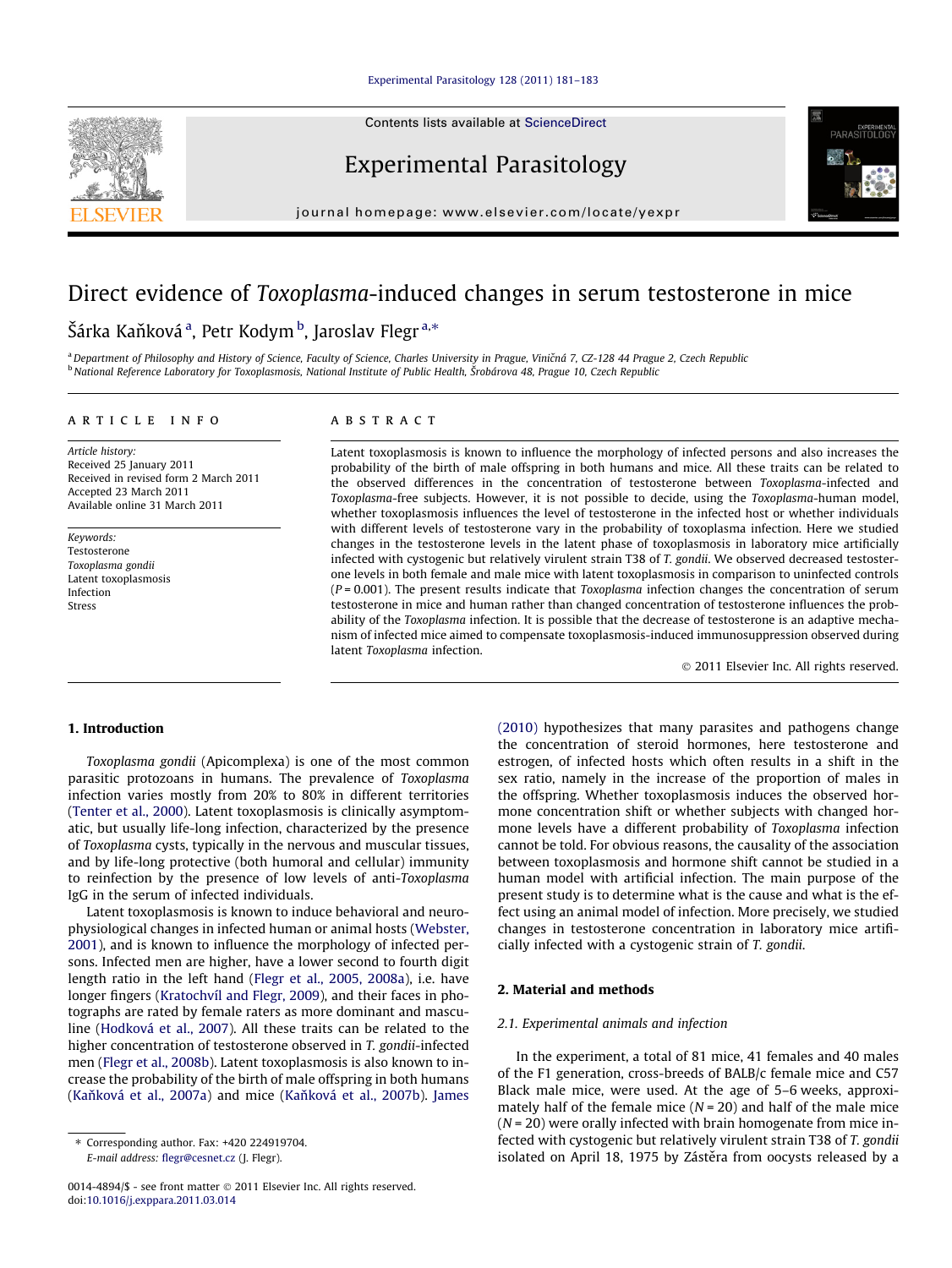stray cat originated from Southern Slovakia [\(Kodym et al., 2002\)](#page-2-0). Homogenate was placed on a microscope slide, mounted with a coverslip and the number of Toxoplasma cysts in 0.2 ml aliquot was counted using binocular microscope at 100 $\times$  magnification. Each mouse of the ''infected'' group was given orally approximately ten tissue cysts. The controls were given the same amount of isotonic saline (0.8% NaCl). The mice were maintained in groups of five per cage. The testosterone levels were analyzed in the serum. Blood samples were collected at 2 months after the acute infection [\(Kodym et al., 2002\)](#page-2-0). Blood specimens (0.5–1 ml) of were obtained from the tail vein of both infected and control mice. Approximately 5 min elapsed between taking animals from cage to finishing blood collection. The efficiency of the experimental Toxoplasma infection in mice was confirmed by the complement fixation test (CFT) for the detection of specific anti-Toxoplasma antibodies IgM and IgG (namely the complement-binding subclasses IgG2a and IgG2b) [\(Ondriska et al., 2003\)](#page-2-0). Infected mice without detectable levels of anti-Toxoplasma antibodies (seven female and eight male mice) and one infected female for which a sufficient amount of serum was not available were excluded from the analysis.

#### 2.2. Testosterone determination

Testosterone assays were performed at the Institute of Endocrinology, Prague. 120  $\mu$ l sera diluted with 380  $\mu$ l of 0.85% sodium chloride were double-extracted with diethyl ether (2  $\times$  2 ml) in stoppered glass tubes (vortex, 1 min). The aqueous phase was frozen in solid carbon dioxide, the organic phase (ether) was decanted to other pure analysis glass tubes and the ether was evaporated to dryness. The extracts were dissolved in 100 µl working buffer. A standard curve consisting of 0, 0.314, 0.627, 1.25, 2.5, 5.0, 10.0, 20.0, and 40.0 nmol/l testosterone (Koch Light Laboratories, England, UK) in duplicate was prepared. Antiserum (rabbit anti-testosterone-3-CMO: BSA, working dilution 1:80 000) and the tracer ([125I] iodohistaminyl testosterone derivative, 15,000 cpm 1,863,000 cpm/10 μl), 100 μl each ([Hampl, 1994](#page-2-0)), were added, the volume was adjusted to 100  $\mu$ l with the working buffer (20 mmol sodium phosphate saline containing sodium azide and BSA, 0.1% each) and the tubes were equilibrated at 37  $\degree$ C for 30 min and 1 h at  $4^{\circ}$ C or overnight at  $4^{\circ}$ C. After incubation 0.5 ml of dextrancoated charcoal suspension (2.5 g/l of Norit A and 0.25 g/l of dextran), was added to each tube to separate the free fraction and the radioactivity of  $125$ I was measured in the supernatant using a 12 channel gamma counter (Berthold, FRG). Results were calculated from the standard curve using a log–logit transformation, corrected for recovery and expressed as nmol of testosterone per liter of sample.

#### 2.3. Statistics

The data were statistically analyzed using Statistica<sup>®</sup> 8.0 software. Since the levels of testosterone were not normally distributed even after log transformation, nonparametric tests, i.e. the Mann–Whitney test with a binary variable toxoplasmosis (positive/negative) and a continuous variable level of testosterone, and partial Kendall correlation with binary variables toxoplasmosis and sex (the probable confounding variable) and a continuous variable level of testosterone, were used to assess the influence of toxoplasmosis on serum testosterone levels ([Siegel and Castellan,](#page-2-0) [1988; Sheskin, 2003](#page-2-0)). The Excel sheet for the computation of the partial Kendall correlation for one confounding (ordinal or continuous) variable is available at [http://web.natur.cuni.cz/~flegr/](http://web.natur.cuni.cz) [programy.php](http://web.natur.cuni.cz).

#### 3. Results

The final statistical analysis included 65 mice, 21 control and 12 infected female mice, and 20 control and 12 infected male mice. The nonparametric correlation tests showed that latent toxoplasmosis strongly affects the levels of testosterone in infected mice. The results of the partial Kendall correlation with sex of mice as a covariate showed that infected mice had significantly lower concentration of testosterone than controls (Tau =  $-0.271$ ,  $P = 0.001$ ). The effect of toxoplasmosis on testosterone levels was also analyzed separately in females and males. The analyses showed that both female and male mice with latent toxoplasmosis had significantly lower levels of testosterone (females:  $Z = -2.32$ ,  $P = 0.020$ ; males:  $Z = -2.76$ ,  $P = 0.005$ ), see Fig. 1.



Fig. 1. Differences in serum testosterone levels between Toxoplasma-infected and control female and male mice. The boxes and spreads show the mean, standard error and standard deviation. The numbers under the boxes show the number of mice in each category.